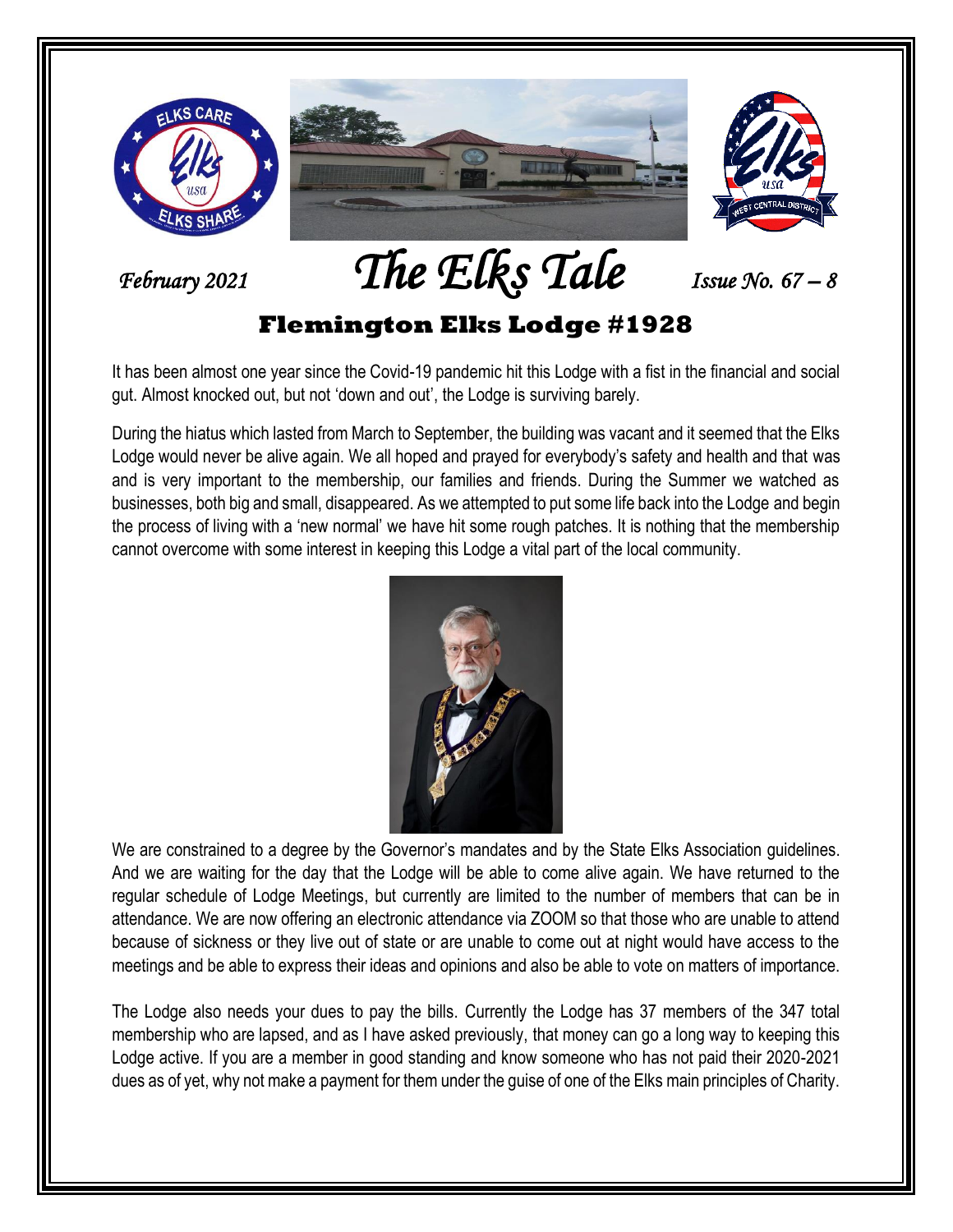I am also asking each and every member of this Lodge to make an effort to get someone interested in the Elks. We need to build up our membership and have some of those new members involved in the Lodge Committees. Our ageing membership will continue to diminish to a point that the Lodge could not continue. It's not the 'old days' anymore. We are living in a "new normal" society with new ways of doing things and new members will bring new ideas. It's your lodge and if the money stops and the membership drops just ask yourself "What could I have done to keep the Flemington Elks Lodge #1928 alive?".

> *Respectfully, Daniel J. Petitt, Sr. Exalted Ruler*



| <b>Exalted Ruler</b>  | Daniel J Petitt, Sr.       | 201.341.3071 |
|-----------------------|----------------------------|--------------|
| Est. Leading Knight   | <b>Randall Kerr, PER</b>   |              |
| Est. Loyal Knight     | TBD                        |              |
| Est. Lecturing Knight | <b>Gene Sierp</b>          | 908.399.4997 |
| <b>Treasurer</b>      | George Upton, PER          | 908.788.5963 |
| Secretary             | <b>Barry Sheppard, PER</b> | 908.782.3307 |
| Tiler                 | Adam Papa                  | 908.440.0196 |
| <b>Inner Guard</b>    | Eric Anderson              | 908.439.2532 |
| Chaplain              | Rich Lavagno, PDD          | 908.788.2917 |
| <b>Esquire</b>        | <b>JD Harvis</b>           |              |
| Trustee - 1 Year      | <b>TBD</b>                 |              |
| Trustee - 2 Year.     | <b>TBD</b>                 |              |
| Trustee - 3 Year.     | <b>TBD</b>                 |              |
| Trustee - 4 Year.     | <b>TBD</b>                 |              |
| Trustee - 5 Year.     | <b>William Trstensky</b>   |              |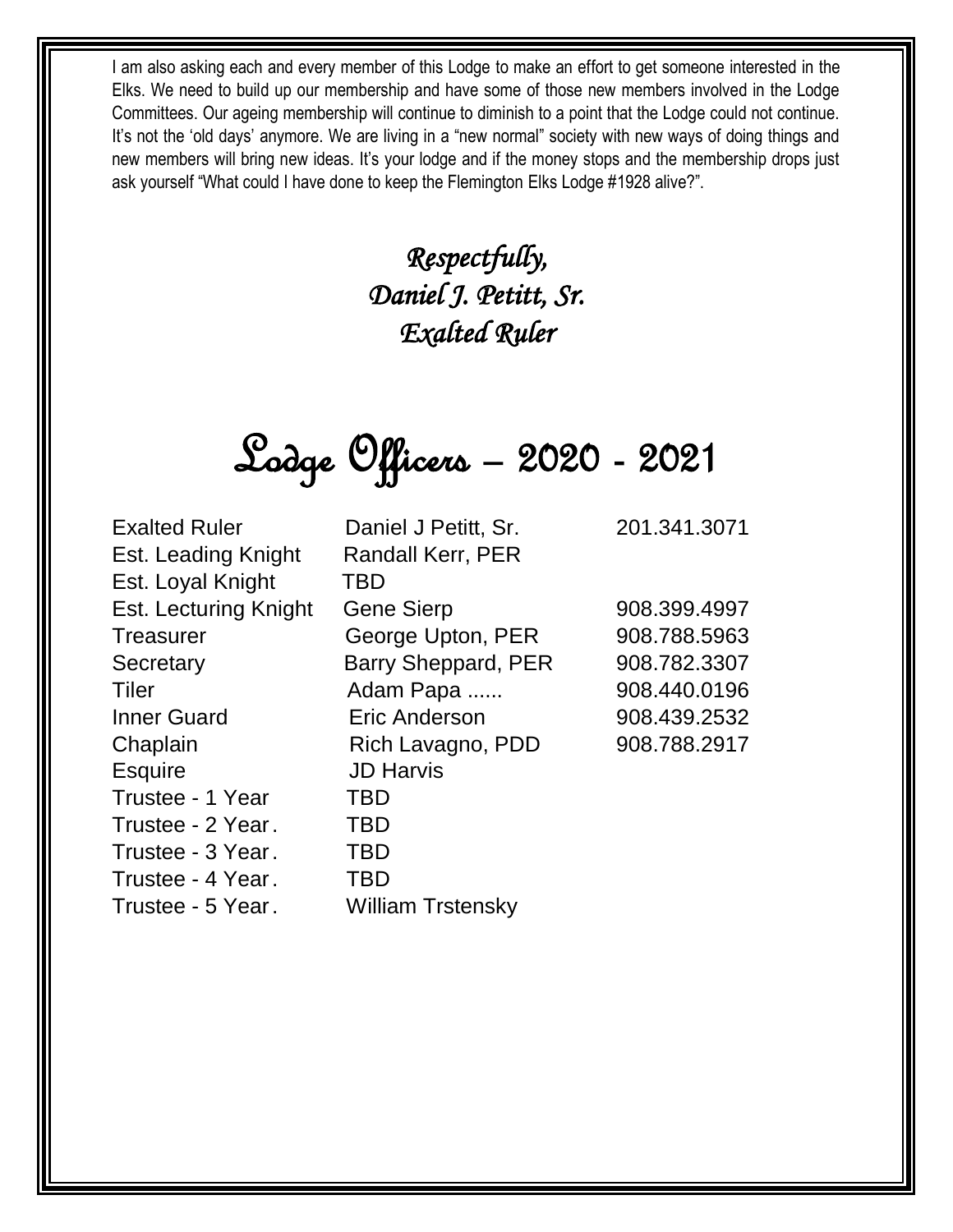**Officers of the Auxiliary**

- Vice President Deborah Keys
- President........ Patti DeLuca 908.528.7328 Treasurer ....... Suzanne Lucas, PP 908.782.5037 Secretary........ Laura Karnoff 908.400.1371 Trustee........... Linda Upton, PP 908.788.5963

#### 2020

### Elk of the Year: TBA Citizen of the Year: TBA Officer of the Year: Richard Lavagno, PDD

## **Monthly Lodge Meetings**

**Lodge Members**: September to June: 2 nd & 4th Wednesday - 7:30 PM July & August: 2nd Wednesday Only - 7:30 PM

**Auxiliary Members**: September to June: 2<sup>nd</sup> Tuesday - 7:15 PM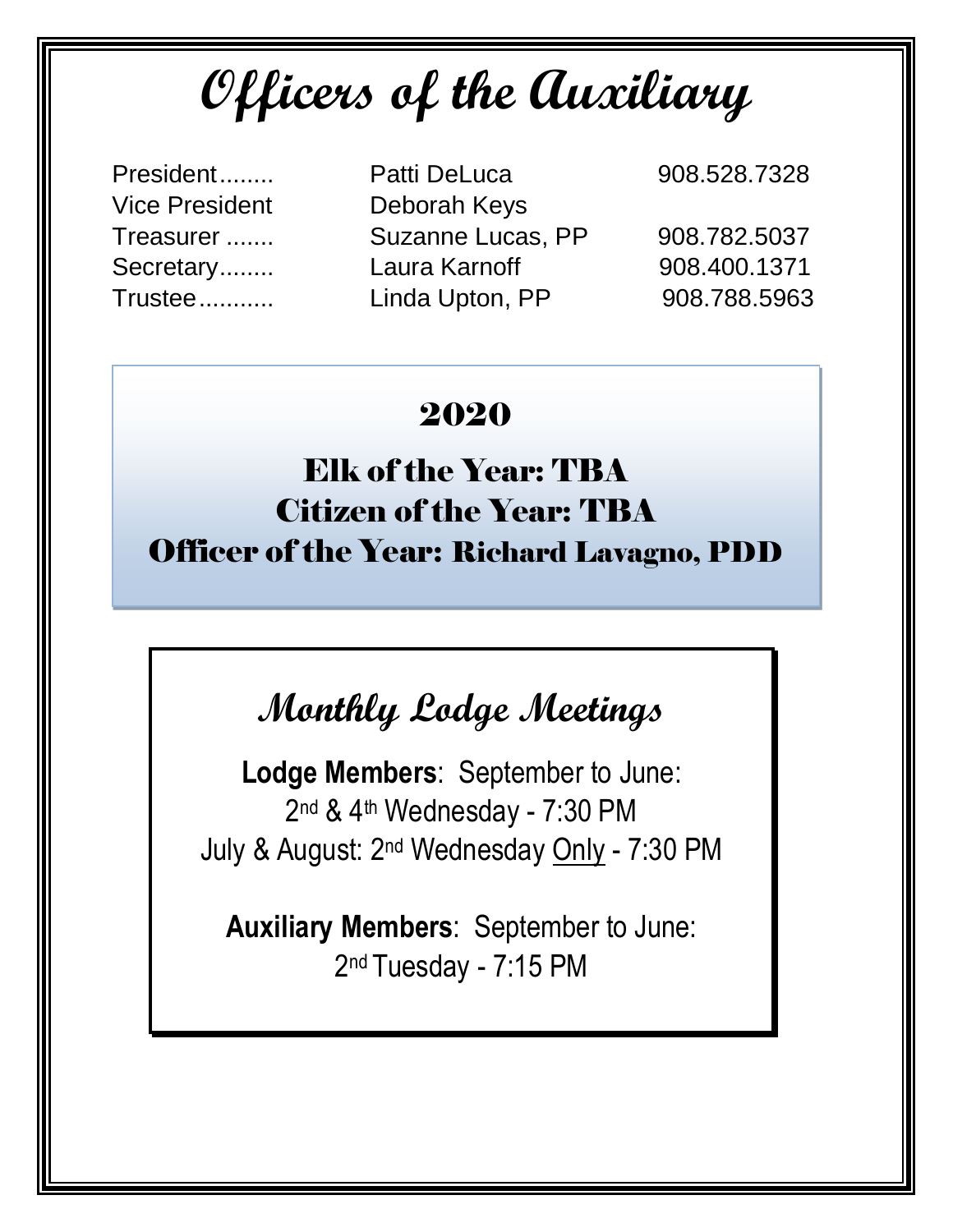# Committee Chairs 2020-2021

| <b>Accident Prevention</b><br>Americanism | Daniel J. Petitt, Sr.       | 201.341.3071 |
|-------------------------------------------|-----------------------------|--------------|
| <b>Auditing &amp; Accounting</b>          | <b>George Upton, PER</b>    | 908.788.5963 |
| <b>Better Parades</b>                     | Daniel Petitt, Sr           | 201.341.3071 |
| <b>Building &amp; Grounds</b>             | <b>Casey Hoff</b>           |              |
| <b>Community Affairs</b>                  | Daniel Petitt, Sr           | 201.341.3071 |
| <b>Community Activities.</b>              | <b>Tiffany Quick</b>        | 908.797.0670 |
| <b>Dishwasher</b>                         | <b>Randy Sornberger.</b>    | 908.328.3432 |
| Drug Awareness.                           | Daniel Petitt, Sr           | 201.341.3071 |
| <b>Elks Tale Editor</b>                   |                             |              |
| <b>Fraternal Committee</b>                | <b>Rich Lavagno, PDD</b>    | 908.788.2917 |
| <b>Friday Night Dinner</b>                |                             |              |
| <b>Government Relations</b>               | Eric Anderson               | 908.439.2532 |
| <b>Hoop/Soccer Shoot</b>                  |                             |              |
| <b>House Committee</b>                    | <b>William Trsentsky</b>    |              |
|                                           | <b>Randall Kerr, PER</b>    |              |
| <b>Lodge Accountant</b>                   | Bragg & Karnoff             | 908.788.2998 |
| <b>Lodge Activities</b>                   | <b>Tiffany Quick</b>        | 908.797.0670 |
| <b>Mediator</b>                           | Lee Trautman, PDD           | 908.996.6724 |
| <b>Membership</b>                         | <b>Barry Sheppard, PER.</b> | 908.782.3307 |
| <b>Monday Morning Crew</b>                |                             |              |
| <b>National Foundation</b>                | Daniel J. Petitt, Sr        | 201.341.3071 |
| <b>National Service</b>                   | <b>TBD</b>                  |              |
| <b>PER Association</b>                    | <b>Rich Lavagno, PDD</b>    | 908.788.2917 |
| <b>Public Relations</b>                   | Daniel Petitt, Sr.          | 201.341.3071 |
| <b>Ritual Coach</b>                       | <b>Pete Naccarato</b>       |              |
| <b>Scholarship</b>                        | <b>Jeff Anderson</b>        | 908.439.2532 |
| <b>Sickness and Distress</b>              | <b>Randall Kerr, PER</b>    |              |
| <b>Social/Comm. Welfare</b>               | <b>Eric Anderson</b>        | 908.439.2532 |
| <b>Special Needs Children</b>             | <b>Suzanne Lucas </b>       | 908.782.5037 |
| <b>Standing Relief</b>                    |                             |              |
| <b>Visiting</b>                           | Joe Kanaby, PDD             | 908.782.4006 |
| <b>Youth Activities</b>                   |                             |              |
| <b>Website</b>                            | Sean Bergin                 | 732.801.1231 |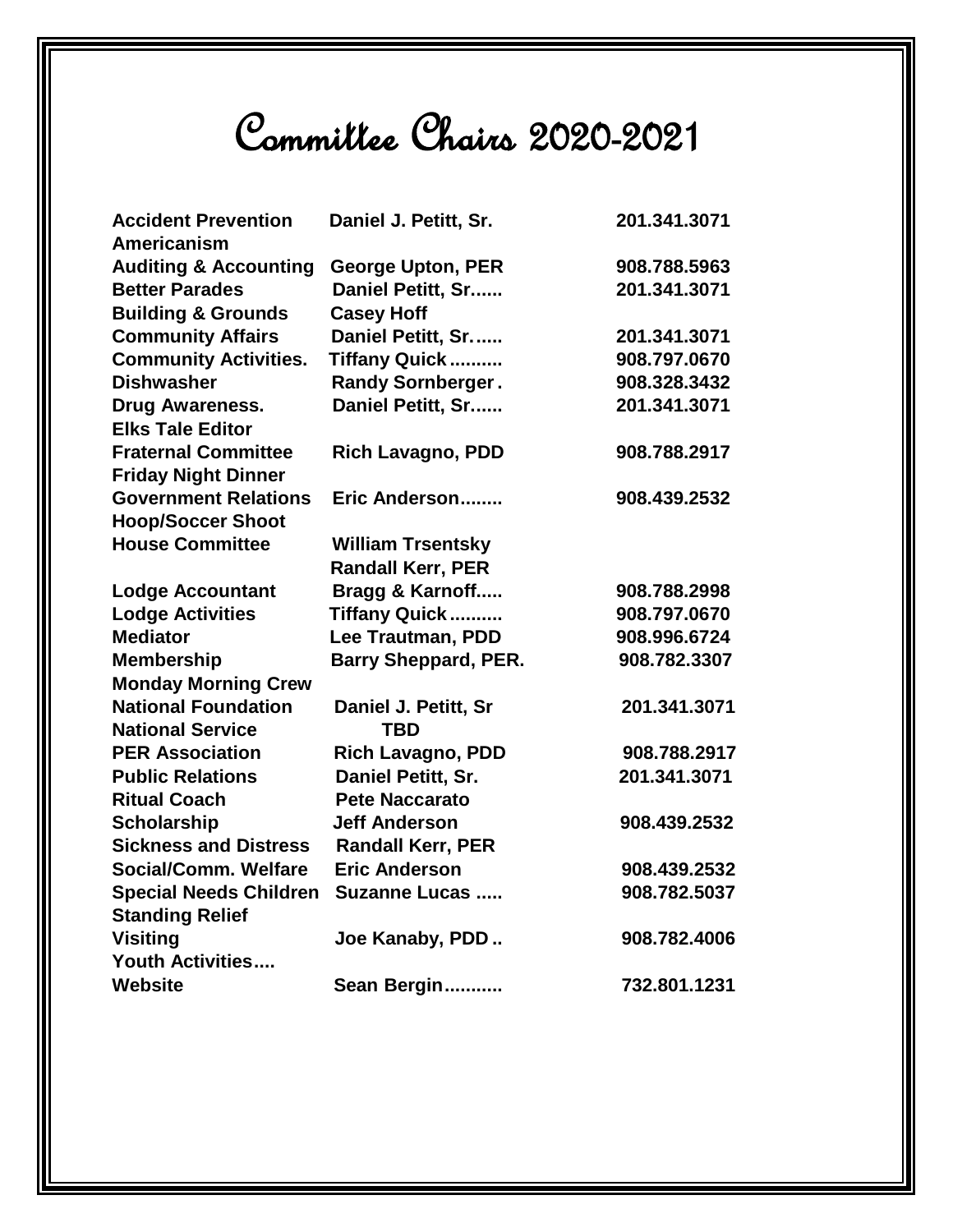

**We Can Do It!**

An Elks Lodge can only be successful if the membership is active on Committees and volunteering to help out around the lodge wherever needed. The success is also dependent on attendance at meetings and social gatherings. Attendance at the meetings is usually the Lodge Officers and a few concerned members and that body count is about 10% of the total Lodge membership. I wish that was true at the Flemington Lodge because that would mean that there would be around 45 to 50 members at each meeting instead of the usual 15.

Though it is a common fact that most people join the Elks for the cheap drinks and cheap meals, but many become disillusioned when asked to 'lend a hand' and they fade into the woodwork never to be seen again. There are those who decry about "too much drama" within the lodge and it's not what they were looking for. But there are those who give and then give more and eventually burn out. I have seen members leave the Grill Room five minutes before a meeting starts and return after the meeting is over. That, to me, is just a downright disappointing act.

And then we have the 'advisors'. Those are members who call on the phone or send an e-mail and tell the active members what to do and what they did 'back in the day' when things were great. They don't show up at meetings or volunteer at the lodge and expect the Officers and Committee Chairs to follow their instructions and expect results. It takes men and women spending time and effort to keep this place up and running and, as of now, that is left to less than a dozen members. The weight of the Lodge is on our backs and as Exalted Ruler everything is falling at my feet. It's time to kick in and do something and keep the doors open. If you just take the time and care a little bit to help out by volunteering to do something, this Lodge can survive the current pandemic and loss of revenue. Otherwise you may find yourself left out in the cold.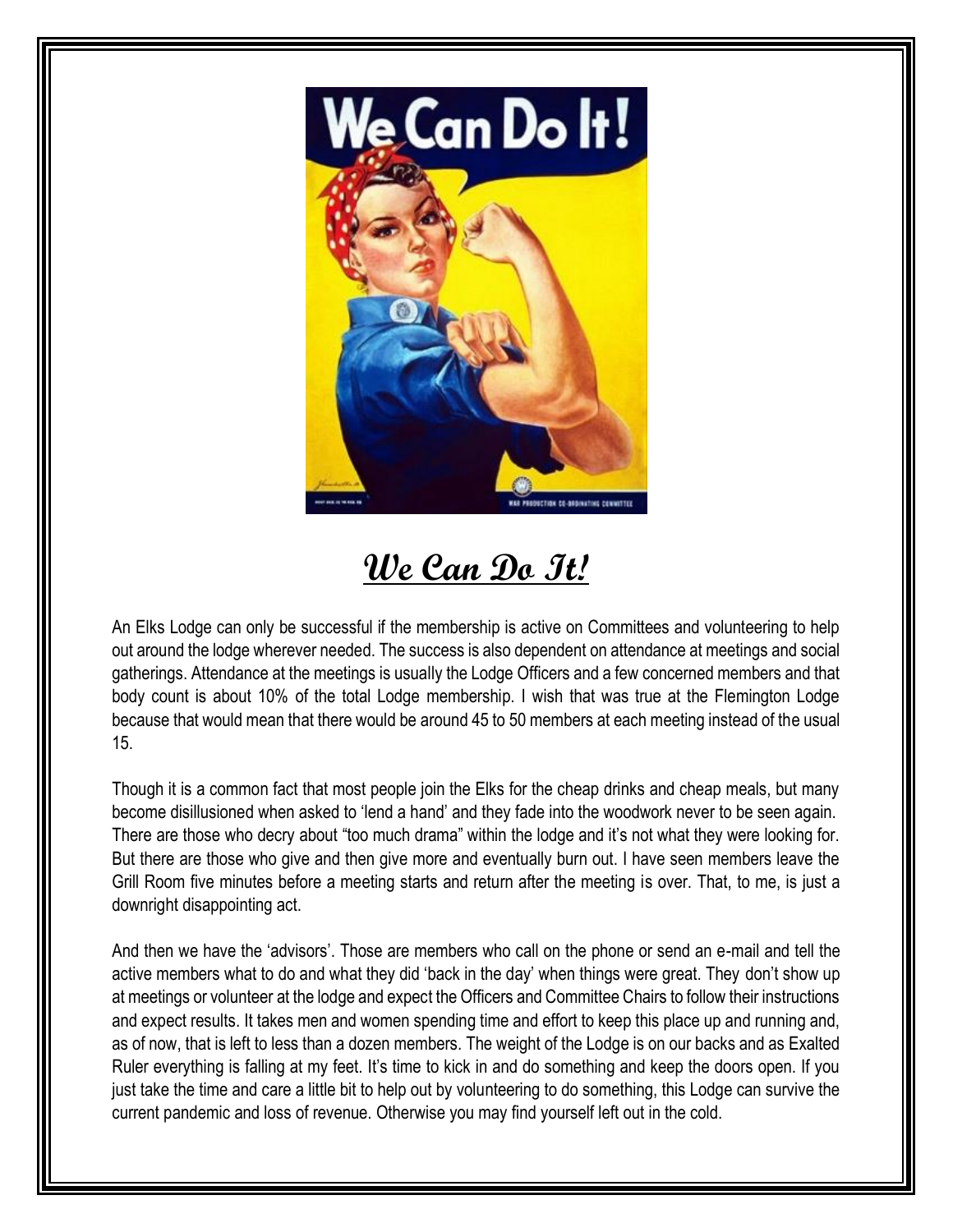# Grill Room Hours: 6pm to 10pm Tue to Sat

#### B.P.O.E Information

**The Flemington Elks lodge website is: [www.flemingtonelks.com](http://www.flemingtonelks.com/) for information on upcoming events, lodge happenings, pictures functions, and general lodge information.** 

The Elks Tale is posted on our website by the 25<sup>th</sup> of each month!

**We also have a Facebook Page (public):** Flemington Elks Lodge #1928 **and a West Central District Group (members only):** West Central District

There are also nationwide groups where members can find out about the world of Elkdom:

> **BPOE News Elks Social Media Network We Are Elks I am an Elk from New Jersey**

Please visit these Facebook pages for more information from the Grand Lodge and other Lodges that pertain to all Members of the Elks

## State Trustee

I am proud to be the West Central District's Representative to the State Trustees. As of this writing, we have not met yet, but there is a meeting planned for the near future. I am excited to have this position and learn how New Jersey as a State uses its funds. I will try to report on anything that is important and affects our Lodge.

PDD Rich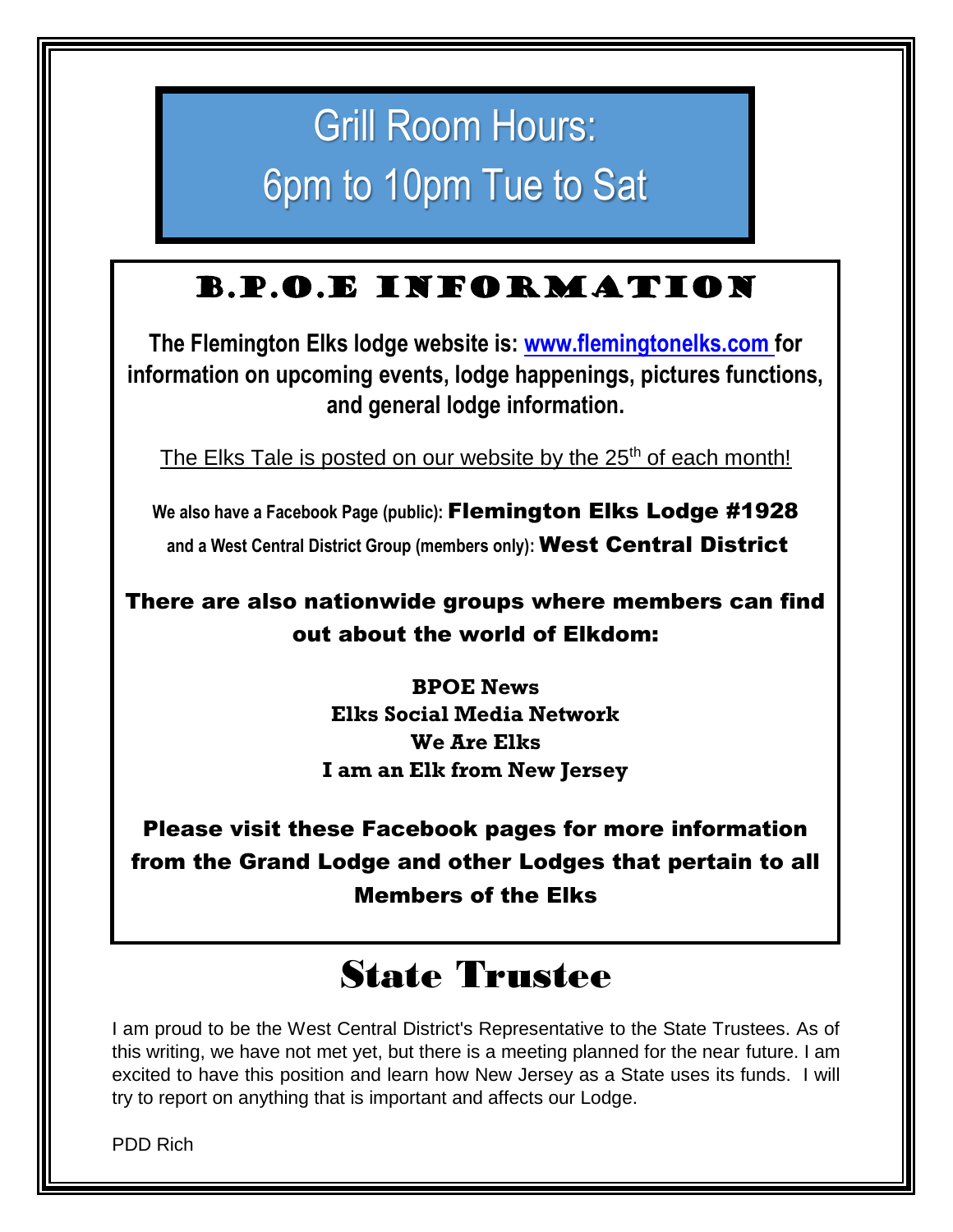

A lifetime of experience will offer many lessons and cultivate many skills. Some of them will be explicit, like how you do your laundry, invest your income, and raise your children. Some of them will be more subtle and abstract, but important nonetheless. Ideas such as how to respond to illness, deal with rejection, and what to so when a relationship isn't working. One of our most valuable skills that everybody would benefit from learning, should they want to live a fruitful, is when to move on. I am a firm believer in the people. If given the truth, they can be depended upon to meet any national crisis. The great point is to bring them the real facts. Just remember, optimism is the faith that leads to achievement. Nothing can be done without hope ad confidence.

Linda Murphy, DDGER WCD

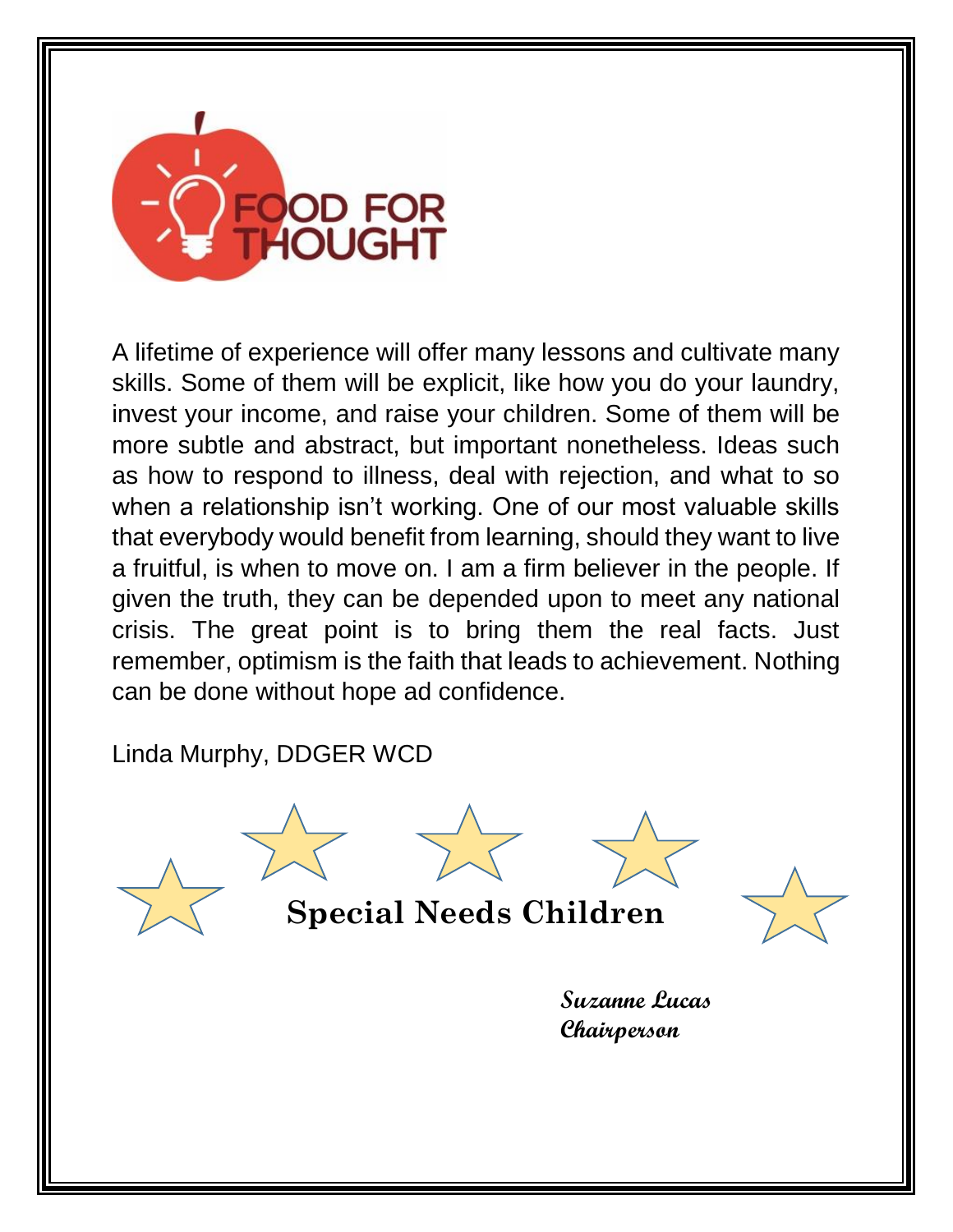

# **BOARD OF TRUSTEES NEWS**

Currently the Flemington Elks Lodge only has one trustee. We can have up to five members as Trustees and if you so desire to be an active part of this world of Elkdom please contact an Officer so that your name can be placed in nomination at the next Lodge meeting on February 10,2021.

The Trustees are tasked with overseeing the financial health of the Lodge by authorizing the proper payment of the bills and keeping the Lodge on a solid footing .

**+++++++++++++++++++++++++++++++++++ HOUSE COMMITTEE NEWS**

The house committee has been busy during this down time cleaning and assuring stock is good. Inventory is complete and new ideas for drink and food specials are being brainstormed for when the day comes we can open our doors. That have discussed the 'new norm' and have plans in place to address what that might bring. All coolers, ice machine and glassware have been scrubbed, new matting for the shelves and a few special new things as an added surprise of our members are waiting for that special day.

#### **PER ASSOCIATION**

**========================================================================================**

The PER's are still working on ways to keep the Lodge up and running by holding fundraisers. I'm sure there are a lot of things to be discussed at the meetings. All PER's are welcome to these meetings with their ideas and thoughts.

Hope to see soon.

PDD Rich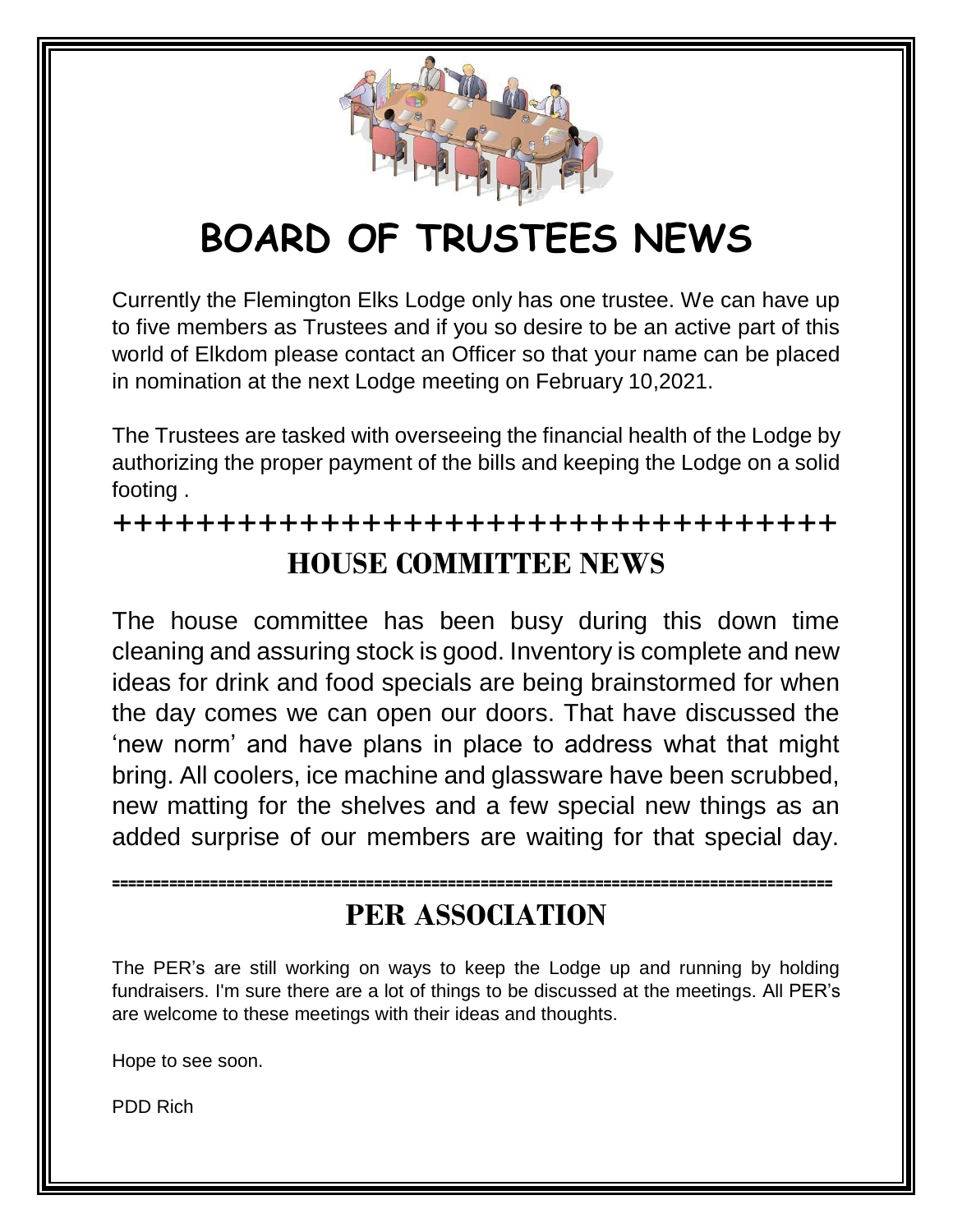### **\*\*\*\* Lapsation \*\*\*\***

This is a list of the Lodge Members who haven't sent in their dues as of this month. As a delinquent member, you are not allowed to use the facilities, attend meetings, and cannot be sponsored by a member in good standing. Please remit your dues of \$71.00 for the year 2019-2020

Jeff Agugliaro **Andrew Babar Jr.** Andrew Babar Jr. Melisa Batot Francisco Bowero Jon Cantagallo-Rohn **Robert S. Cole** Robert S. Cole Raymond Collins **Colling Connelly** James Connelly Marty Cunningham Patricia Cunningham Sudhir Dalal Kelli Dochterman Floyd Evans Jr David Everitt William Faber **Graduate Hart Constructs** Joseph Fedalen **Jason Fisch** Troy Fischer **John Gabel** Harry Gano Kaitlin Hingel John Keller Wayne Voorhees Robert Kiebosis Paul Knoll Ernest Luster Amy Mack Timothy McGivney George Muller **Arvid Myhre** Stanley Ozimek Jr Donald Peterson **Peter Plesh** Anthony Rolon Antonio Rubio . Robert Schottman Craig Sulkey Timothy Swahn Tierney Trstensky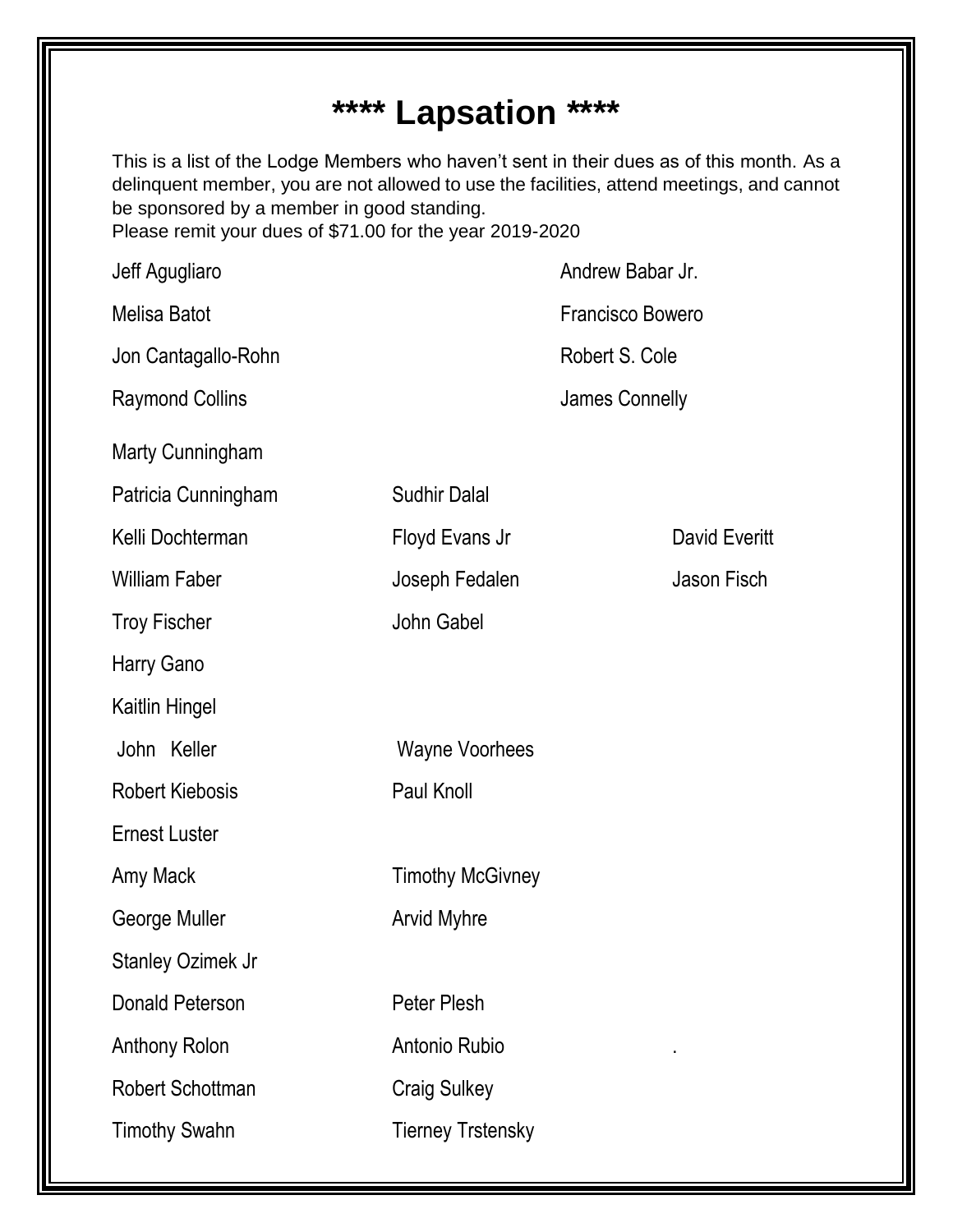#### Elks National Foundation

Ĵ The [mission of the ENF](https://www.elks.org/enf/mission.cfm) is to help Elks build stronger communities. We fulfill this pledge by investing in communities where Elks live and work.

**For pledges, contact: Daniel J Petitt, Sr. 201.341.3071**

#### **To reserve a room for your**

#### **event or social gathering**

**Please Call: 908.788.8203**

*ALL bookings for both inside and outside the lodge building go through the Booking Agent.*

### **Absent Members for the Elk Year 2020-2021**

Howard (Rich) Schmitter March 14, 2020 Thomas Cannizzaro March 24, 2020 Francis Feola **April 12, 2020** Frank Bodnar **April 29, 2020** 

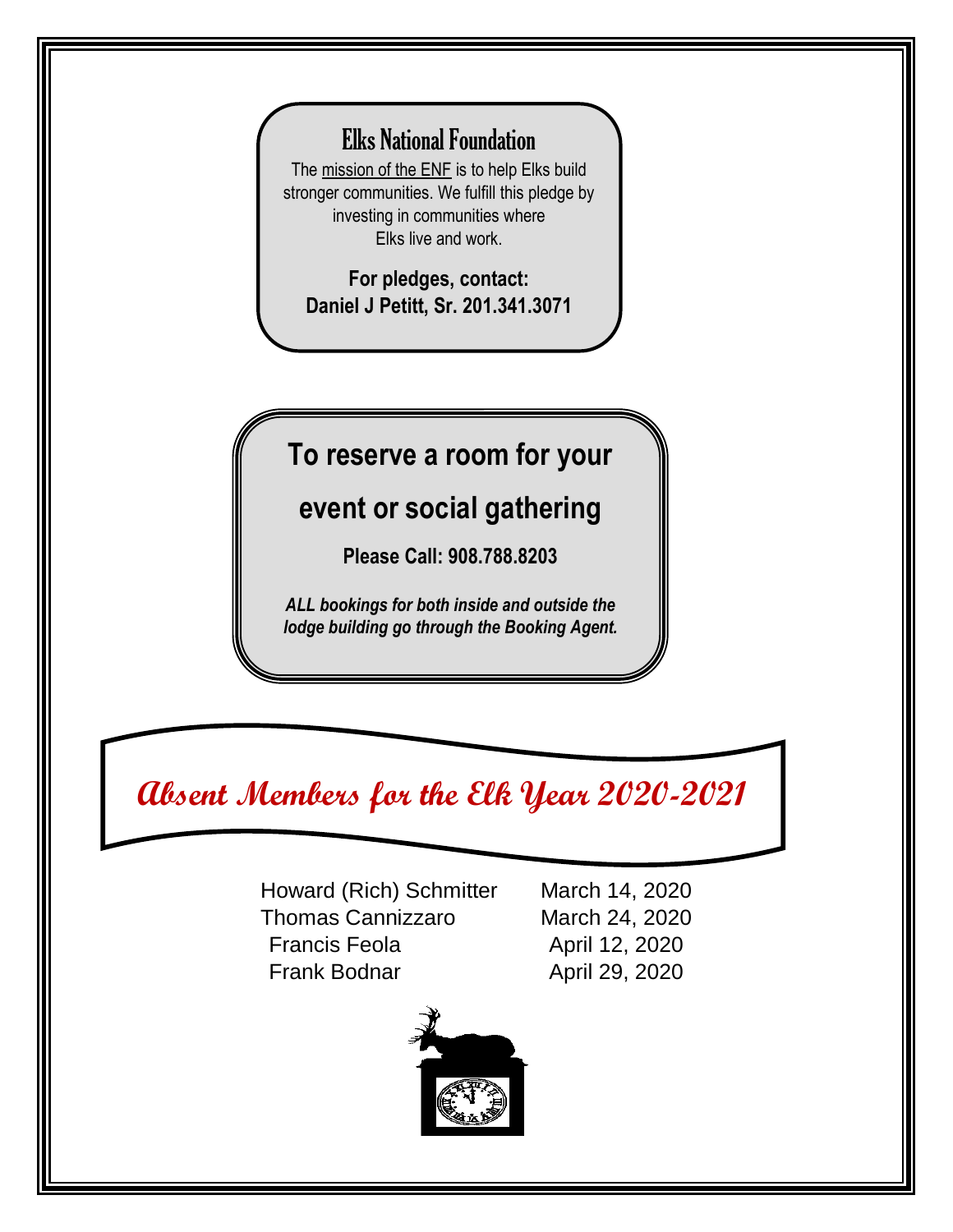

### Ramblings by Rich (Editor: This is an oldie, but worth waiting for)

Hello Everyone,

Summer is here in full swing, and it sure is hot outside! It's so hot outside that even the pig said I'm bacon[baking]. Do you know how you can tell that the ocean is friendly? It is always waving. One summer, I owned a company that made sun tan lotion that was better than all the others, but I don't like to rub it in! I then went to work in a science lab. It was fun, but I didn't trust the atoms because they made everything up! Anyhow, with the heat outside, and the current situation, I have been stuck at home watching lots of TV including the news. There are some strange stories being reported lately. There was one story about the gang going around town shoplifting clothes in size order. Police believe they are still at large. Another story stated that because of the virus, the Seven Dwarves have been advised that as of today, they can only have meetings in groups of six. One of them isn't Happy. One final thought. You really got to hand it to short people. They usually can't reach it anyway.

Stay safe and healthy and I hope to see everyone at the Lodge soon.

PDD Rich

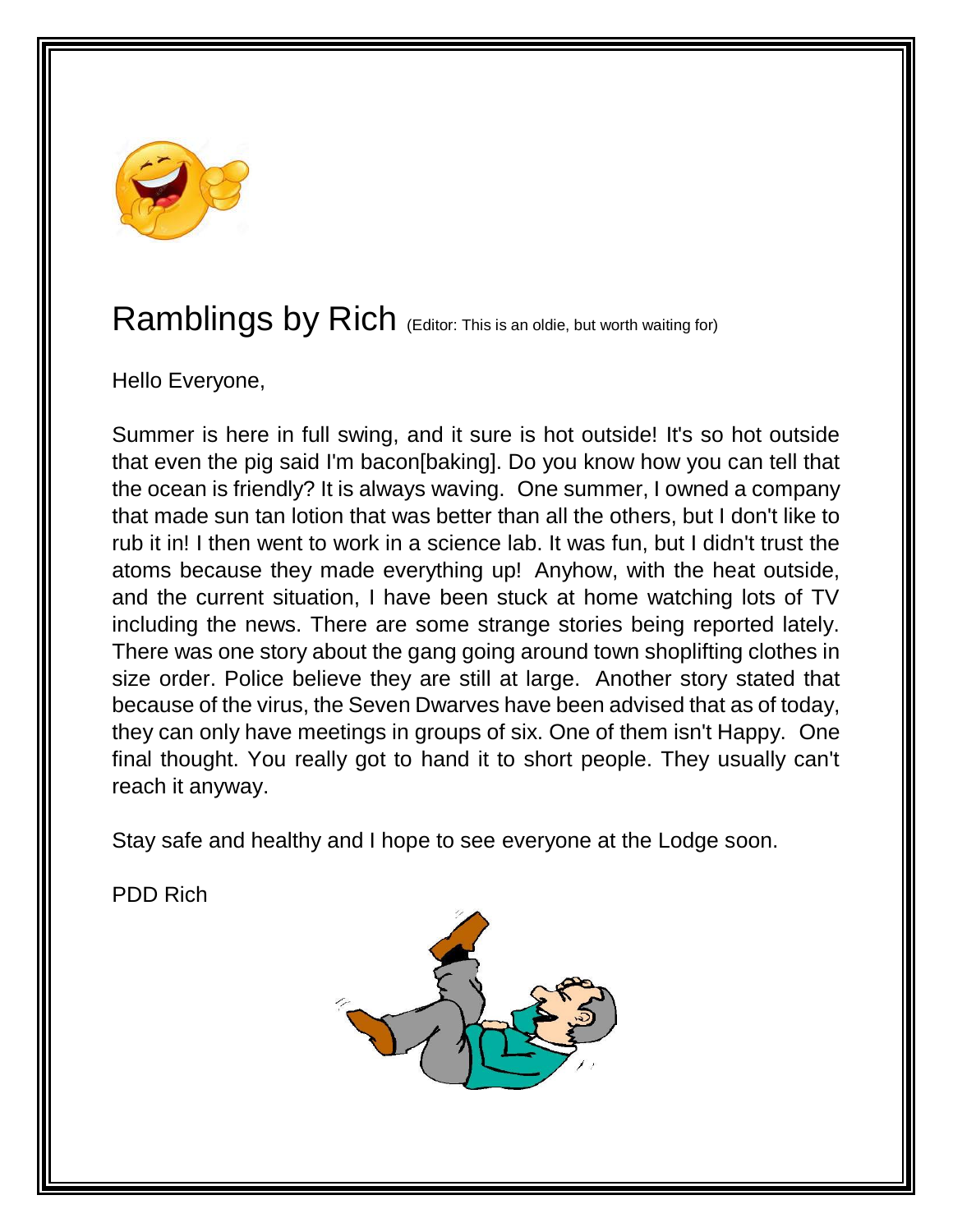## **Best Wishes to Our Members who are Celebrating their Day this February**

BIRTHDA

**Gerald Slovikolwski Thomas Buxton Chester Dalgewicz Robert McCann H.B. Thomas Douglas Wachter Douglas D. Dickson Gene Sierp Craig Sulkey Robert Jablonski John Cunningham II Joseph Kovi Anne Marie Sidor Donna King Annie Scully Joseph Fedalen Peter Cosentino Ken Gangaware Alexander Leist James Suskiewicz Larry Johnson James Connelly Fredrick DeJacma**